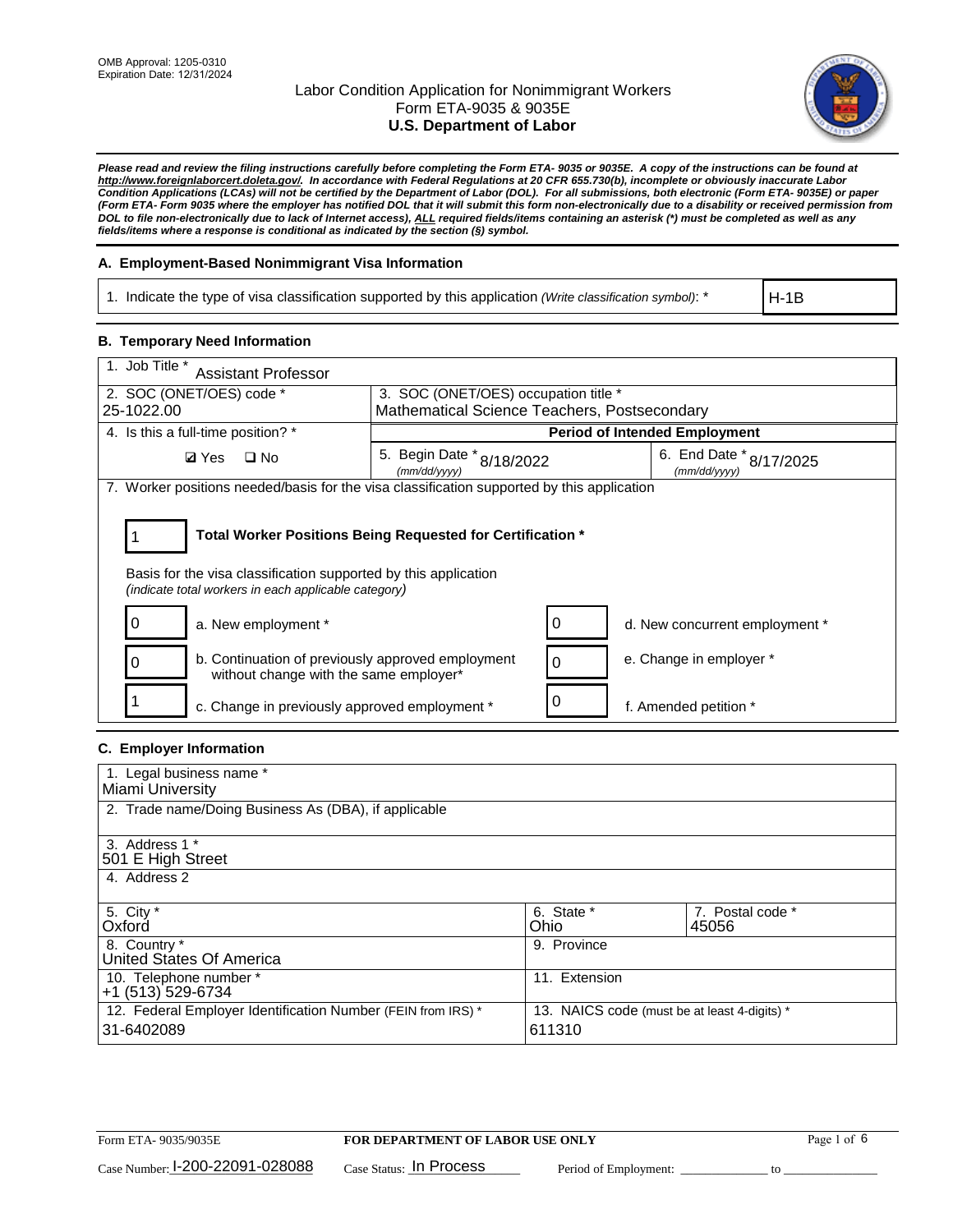

# **D. Employer Point of Contact Information**

**Important Note**: The information contained in this Section must be that of an employee of the employer who is authorized to act on behalf of the employer in labor certification matters. The information in this Section must be different from the agent or attorney information listed in Section E, unless the attorney is an employee of the employer.

| 1. Contact's last (family) name *                       | 2. First (given) name * |                     | 3. Middle name(s)         |
|---------------------------------------------------------|-------------------------|---------------------|---------------------------|
| Smart                                                   | Aimee                   |                     | M                         |
| 4. Contact's job title *<br>Paralegal                   |                         |                     |                           |
| 5. Address 1 *<br>Miami University                      |                         |                     |                           |
| 6. Address 2<br>501 E High Street, 205 B Roudebush Hall |                         |                     |                           |
| 7. City *<br>Oxford                                     |                         | 8. State *<br>Ohio  | 9. Postal code *<br>45056 |
| 10. Country *<br>United States Of America               |                         | 11. Province        |                           |
| 12. Telephone number *                                  | Extension<br>13.        | 14. E-Mail address  |                           |
| +1 (513) 529-6734                                       |                         | smarta2@miamioh.edu |                           |

# **E. Attorney or Agent Information (If applicable)**

**Important Note**: The employer authorizes the attorney or agent identified in this section to act on its behalf in connection with the filing of this application.

| 1. Is the employer represented by an attorney or agent in the filing of this application? *<br>If "Yes," complete the remainder of Section E below. |               |                                              |                                                      |       | <b>Ø</b> Yes     | $\Box$ No |
|-----------------------------------------------------------------------------------------------------------------------------------------------------|---------------|----------------------------------------------|------------------------------------------------------|-------|------------------|-----------|
| 2. Attorney or Agent's last (family) name §                                                                                                         |               | 3. First (given) name §<br>4. Middle name(s) |                                                      |       |                  |           |
| Woodard                                                                                                                                             | John          |                                              |                                                      |       |                  |           |
| 5. Address 1 §<br>501 E High Street                                                                                                                 |               |                                              |                                                      |       |                  |           |
| 6. Address 2                                                                                                                                        |               |                                              |                                                      |       |                  |           |
| 7. City §<br>Oxford                                                                                                                                 |               | 8. State §<br>Ohio                           |                                                      | 45056 | 9. Postal code § |           |
| 10. Country §<br>United States Of America                                                                                                           |               | 11. Province                                 |                                                      |       |                  |           |
| 12. Telephone number §                                                                                                                              | 13. Extension |                                              | 14. E-Mail address                                   |       |                  |           |
| +1 (513) 529-6734                                                                                                                                   |               |                                              | woodarje@miamioh.edu                                 |       |                  |           |
| 15. Law firm/Business name §                                                                                                                        |               |                                              | 16. Law firm/Business FEIN §                         |       |                  |           |
| Miami University/Office of General Counsel                                                                                                          |               |                                              | 31-6402089                                           |       |                  |           |
| 17. State Bar number (only if attorney) §                                                                                                           |               |                                              | 18. State of highest court where attorney is in good |       |                  |           |
| 0085959                                                                                                                                             |               | Ohio                                         | standing (only if attorney) §                        |       |                  |           |
| 19. Name of the highest State court where attorney is in good standing (only if attorney) §                                                         |               |                                              |                                                      |       |                  |           |
| Supreme Court of Ohio                                                                                                                               |               |                                              |                                                      |       |                  |           |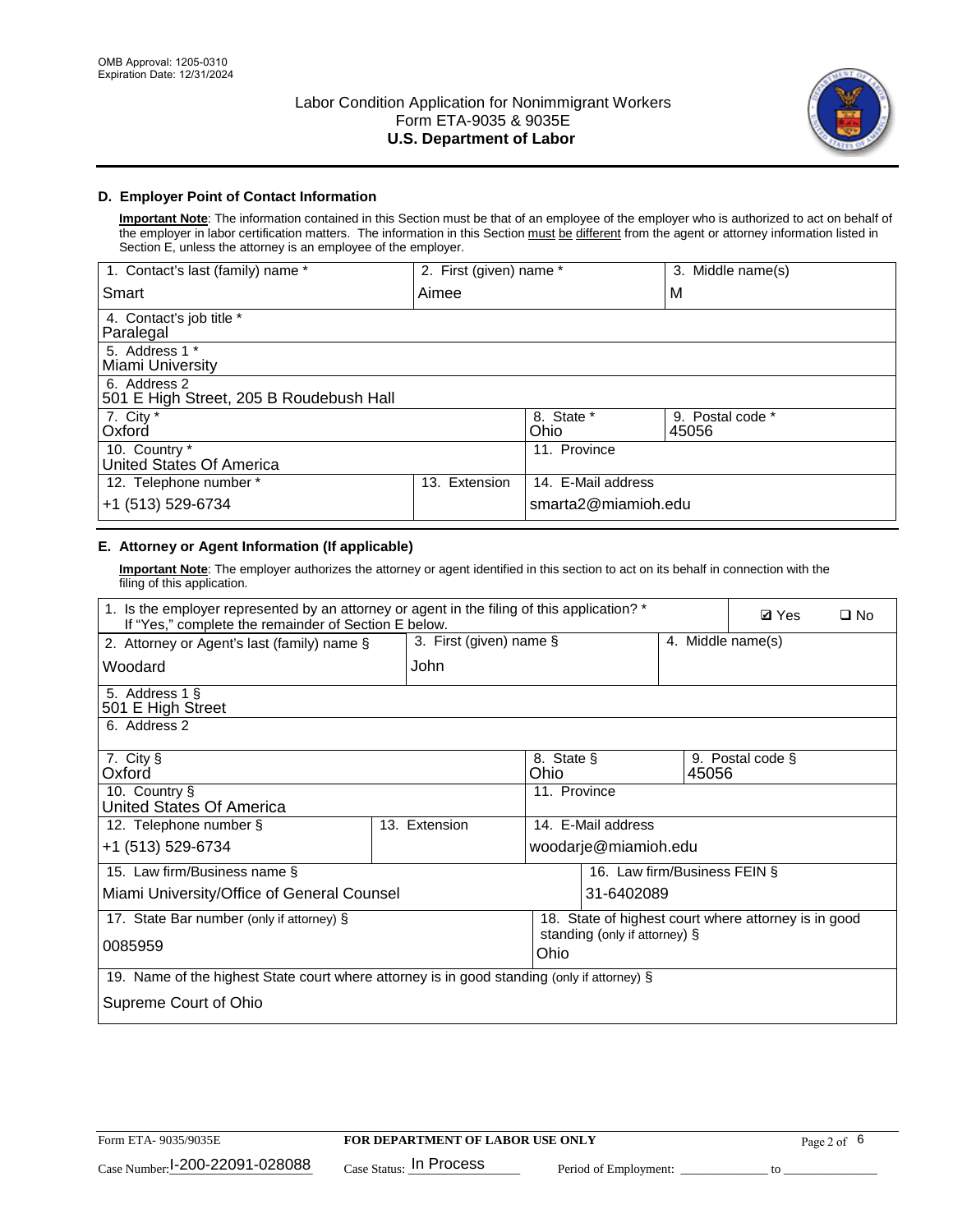

#### **F. Employment and Wage Information**

**Important Note**: The employer must define the intended place(s) of employment with as much geographic specificity as possible. Each intended place(s) of employment listed below must be the worksite or physical location where the work will actually be performed and cannot be a P.O. Box. The employer must identify all intended places of employment, including those of short duration, on the LCA. 20 CFR 655.730(c)(5). If the employer is submitting this form non-electronically and the work is expected to be performed in more than one location, an attachment must be submitted in order to complete this section. An employer has the option to use either a single Form ETA-9035/9035E or multiple forms to disclose all intended places of employment. If the employer has more than ten (10) intended places of employment at the time of filing this application, the employer must file as many additional LCAs as are necessary to list all intended places of employment. See the form instructions for further information about identifying all intended places of employment.

#### a.*Place of Employment Information* 1

|                                                                              | 1. Enter the estimated number of workers that will perform work at this place of employment under<br>1<br>the LCA.*            |  |                              |                      |                                          |  |  |  |
|------------------------------------------------------------------------------|--------------------------------------------------------------------------------------------------------------------------------|--|------------------------------|----------------------|------------------------------------------|--|--|--|
|                                                                              | 2. Indicate whether the worker(s) subject to this LCA will be placed with a secondary entity at this<br>place of employment. * |  | $\square$ Yes<br><b>Z</b> No |                      |                                          |  |  |  |
|                                                                              | 3. If "Yes" to question 2, provide the legal business name of the secondary entity. §                                          |  |                              |                      |                                          |  |  |  |
|                                                                              | 4. Address 1 *                                                                                                                 |  |                              |                      |                                          |  |  |  |
|                                                                              | Department of Information Systems and Analytics<br>5. Address 2                                                                |  |                              |                      |                                          |  |  |  |
|                                                                              | Miami University                                                                                                               |  |                              |                      |                                          |  |  |  |
| 6. City $*$<br>Oxford                                                        |                                                                                                                                |  | 7. County *<br><b>Butler</b> |                      |                                          |  |  |  |
|                                                                              | 8. State/District/Territory *<br>9. Postal code *<br>Ohio<br>45056                                                             |  |                              |                      |                                          |  |  |  |
| 10. Wage Rate Paid to Nonimmigrant Workers *<br>10a. Per: (Choose only one)* |                                                                                                                                |  |                              |                      |                                          |  |  |  |
|                                                                              | □ Hour □ Week □ Bi-Weekly □ Month ☑ Year<br>From $\frac{1}{5}$ 43910 00 To: $\frac{1}{5}$<br>106000 00                         |  |                              |                      |                                          |  |  |  |
|                                                                              | 11. Prevailing Wage Rate *                                                                                                     |  | 11a. Per: (Choose only one)* |                      |                                          |  |  |  |
|                                                                              | 43910 00<br>$\mathcal{S}$                                                                                                      |  |                              |                      | □ Hour □ Week □ Bi-Weekly □ Month 回 Year |  |  |  |
|                                                                              | Questions 12-14. Identify the source used for the prevailing wage (PW) (check and fully complete only one): *                  |  |                              |                      |                                          |  |  |  |
|                                                                              | a. PWD tracking number §<br>A Prevailing Wage Determination (PWD) issued by the Department of Labor                            |  |                              |                      |                                          |  |  |  |
| 12.<br>П                                                                     |                                                                                                                                |  |                              |                      |                                          |  |  |  |
| 13.                                                                          | A PW obtained independently from the Occupational Employment Statistics (OES) Program                                          |  |                              |                      |                                          |  |  |  |
| $\mathbf v$                                                                  | a. Wage Level (check one): §                                                                                                   |  |                              | b. Source Year §     |                                          |  |  |  |
|                                                                              | ☑ ।<br>□⊪<br>□⊪<br>$\Box$ IV<br>$\Box$ N/A                                                                                     |  |                              | 7/1/2021 - 6/30/2022 |                                          |  |  |  |
| 14.                                                                          | A PW obtained using another legitimate source (other than OES) or an independent authoritative source                          |  |                              |                      |                                          |  |  |  |
|                                                                              | a. Source Type (check one): §                                                                                                  |  |                              | b. Source Year §     |                                          |  |  |  |
|                                                                              | $\Box$ CBA<br>$\Box$ DBA<br>$\square$ SCA<br>$\Box$ Other/ PW Survey                                                           |  |                              |                      |                                          |  |  |  |
|                                                                              | c. If responded "Other/ PW Survey" in question 14.a, enter the name of the survey producer or publisher §                      |  |                              |                      |                                          |  |  |  |
|                                                                              |                                                                                                                                |  |                              |                      |                                          |  |  |  |
|                                                                              | d. If responded "Other/ PW Survey" in question 14.a, enter the title or name of the PW survey §                                |  |                              |                      |                                          |  |  |  |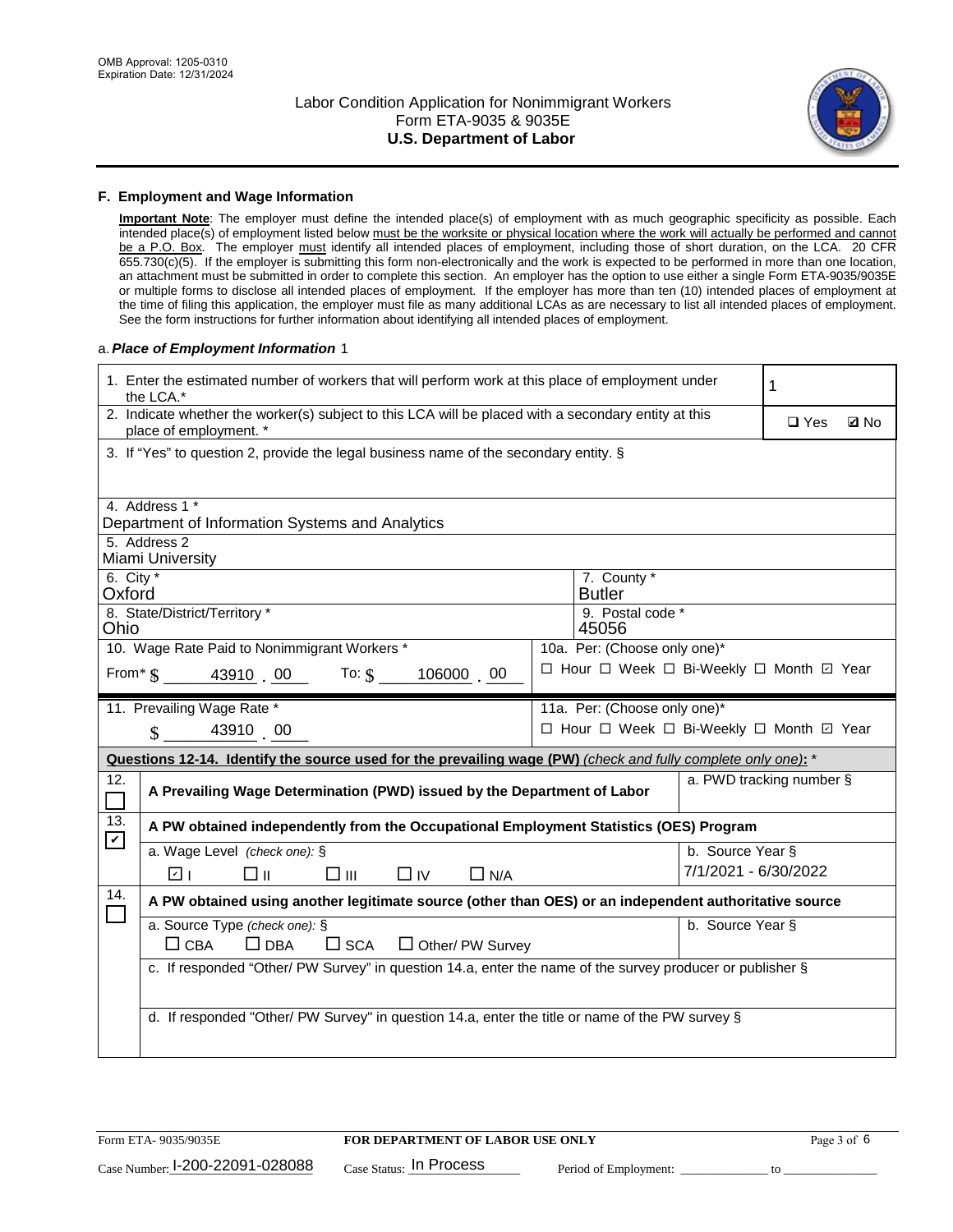

# **G. Employer Labor Condition Statements**

! *Important Note:* In order for your application to be processed, you MUST read Section G of the Form ETA-9035CP - General Instructions for the 9035 & 9035E under the heading "Employer Labor Condition Statements" and agree to all four (4) labor condition statements summarized below:

- (1) **Wages:** The employer shall pay nonimmigrant workers at least the prevailing wage or the employer's actual wage, whichever is higher, and pay for non-productive time. The employer shall offer nonimmigrant workers benefits and eligibility for benefits provided as compensation for services on the same basis as the employer offers to U.S. workers. The employer shall not make deductions to recoup a business expense(s) of the employer including attorney fees and other costs connected to the performance of H-1B, H-1B1, or E-3 program functions which are required to be performed by the employer. This includes expenses related to the preparation and filing of this LCA and related visa petition information. 20 CFR 655.731;
- (2) **Working Conditions:** The employer shall provide working conditions for nonimmigrants which will not adversely affect the working conditions of workers similarly employed. The employer's obligation regarding working conditions shall extend for the duration of the validity period of the certified LCA or the period during which the worker(s) working pursuant to this LCA is employed by the employer, whichever is longer. 20 CFR 655.732;
- (3) **Strike, Lockout, or Work Stoppage:** At the time of filing this LCA, the employer is not involved in a strike, lockout, or work stoppage in the course of a labor dispute in the occupational classification in the area(s) of intended employment. The employer will notify the Department of Labor within 3 days of the occurrence of a strike or lockout in the occupation, and in that event the LCA will not be used to support a petition filing with the U.S. Citizenship and Immigration Services (USCIS) until the DOL Employment and Training Administration (ETA) determines that the strike or lockout has ended. 20 CFR 655.733; and
- (4) **Notice:** Notice of the LCA filing was provided no more than 30 days before the filing of this LCA or will be provided on the day this LCA is filed to the bargaining representative in the occupation and area of intended employment, or if there is no bargaining representative, to workers in the occupation at the place(s) of employment either by electronic or physical posting. This notice was or will be posted for a total period of 10 days, except that if employees are provided individual direct notice by e-mail, notification need only be given once. A copy of the notice documentation will be maintained in the employer's public access file. A copy of this LCA will be provided to each nonimmigrant worker employed pursuant to the LCA. The employer shall, no later than the date the worker(s) report to work at the place(s) of employment, provide a signed copy of the certified LCA to the worker(s) working pursuant to this LCA. 20 CFR 655.734.

1. **I have read and agree to** Labor Condition Statements 1, 2, 3, and 4 above and as fully explained in Section G of the Form ETA-9035CP – General Instructions for the 9035 & 9035E and the Department's regulations at 20 CFR 655 Subpart H. \*

**Ø**Yes ロNo

### **H. Additional Employer Labor Condition Statements –H-1B Employers ONLY**

!**Important Note***:* In order for your H-1B application to be processed, you MUST read Section H – Subsection 1 of the Form ETA 9035CP – General Instructions for the 9035 & 9035E under the heading "Additional Employer Labor Condition Statements" and answer the questions below.

#### *a. Subsection 1*

| 1. At the time of filing this LCA, is the employer H-1B dependent? §                                                                                                                                                                           |                                                                                                          | $\Box$ Yes | ⊡ No |            |  |
|------------------------------------------------------------------------------------------------------------------------------------------------------------------------------------------------------------------------------------------------|----------------------------------------------------------------------------------------------------------|------------|------|------------|--|
| 2. At the time of filing this LCA, is the employer a willful violator? $\S$                                                                                                                                                                    |                                                                                                          |            | ⊡ No |            |  |
| 3. If "Yes" is marked in questions H.1 and/or H.2, you must answer "Yes" or "No" regarding<br>whether the employer will use this application ONLY to support H-1B petitions or extensions of<br>status for exempt H-1B nonimmigrant workers? § |                                                                                                          |            | ∩ No |            |  |
| 4. If "Yes" is marked in question H.3, identify the statutory basis for the<br>exemption of the H-1B nonimmigrant workers associated with this<br>LCA.                                                                                         | $\Box$ \$60,000 or higher annual wage<br>□ Master's Degree or higher in related specialty<br>$\Box$ Both |            |      |            |  |
| H-1B Dependent or Willful Violator Employers -Master's Degree or Higher Exemptions ONLY                                                                                                                                                        |                                                                                                          |            |      |            |  |
| 5. Indicate whether a completed Appendix A is attached to this LCA covering any H-1B<br>nonimmigrant worker for whom the statutory exemption will be based <b>ONLY</b> on attainment of a<br>Master's Degree or higher in related specialty. § |                                                                                                          |            | ⊡ No | $\Box$ N/A |  |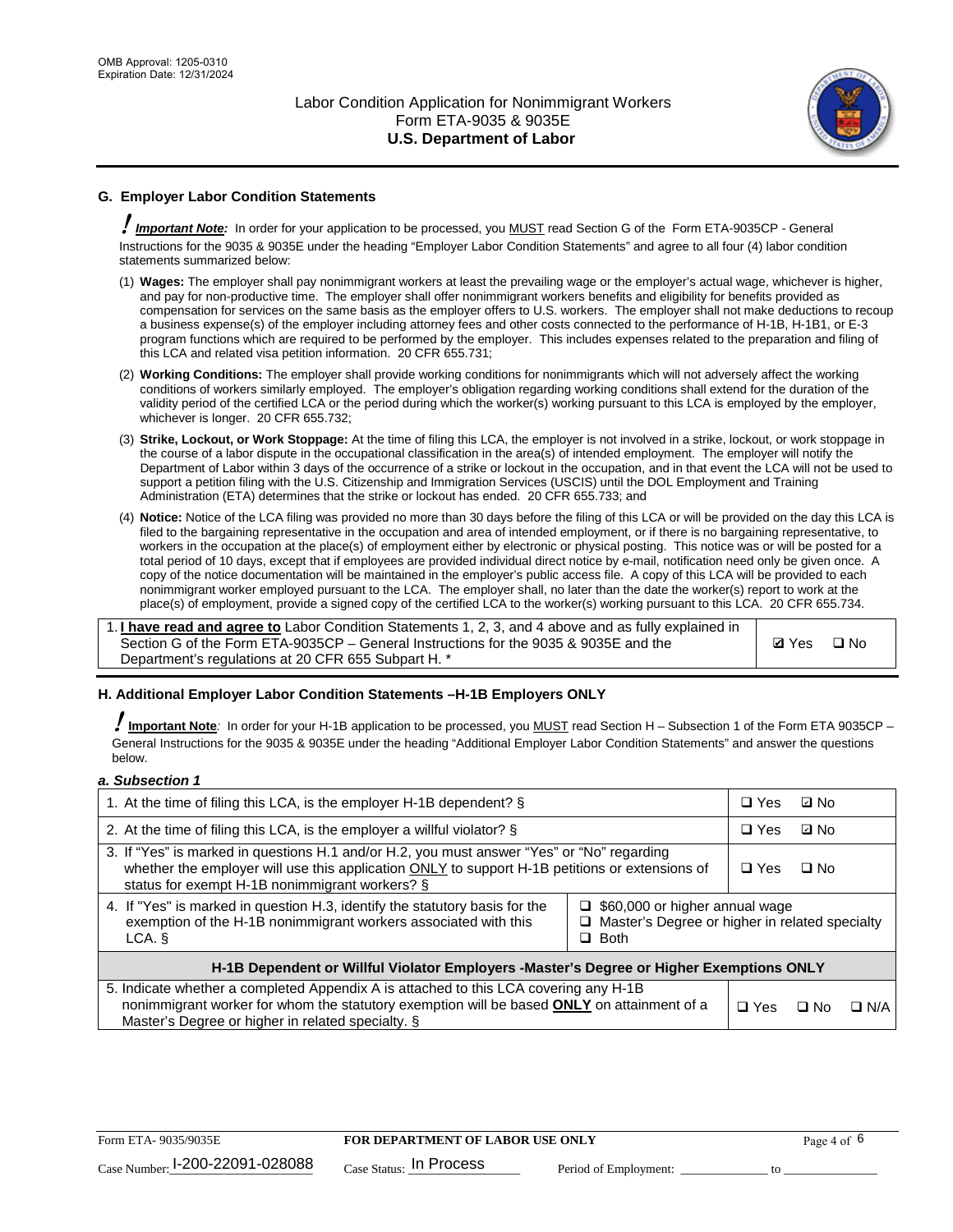

**If you marked "Yes" to questions H.a.1 (H-1B dependent) and/or H.a.2 (H-1B willful violator) and "No" to question H.a.3 (exempt H-1B nonimmigrant workers), you MUST read Section H – Subsection 2 of the Form ETA 9035CP – General Instructions for the 9035 & 9035E under the heading "Additional Employer Labor Condition Statements" and indicate your agreement to all three (3) additional statements summarized below.**

#### *b. Subsection 2*

- A. **Displacement:** An H-1B dependent or willful violator employer is prohibited from displacing a U.S. worker in its own workforce within the period beginning 90 days before and ending 90 days after the date of filing of the visa petition. 20 CFR 655.738(c);
- B. **Secondary Displacement:** An H-1B dependent or willful violator employer is prohibited from placing an H-1B nonimmigrant worker(s) with another/secondary employer where there are indicia of an employment relationship between the nonimmigrant worker(s) and that other/secondary employer (thus possibly affecting the jobs of U.S. workers employed by that other employer), unless and until the employer subject to this LCA makes the inquiries and/or receives the information set forth in 20 CFR 655.738(d)(5) concerning that other/secondary employer's displacement of similarly employed U.S. workers in its workforce within the period beginning 90 days before and ending 90 days after the date of such placement. 20 CFR 655.738(d). Even if the required inquiry of the secondary employer is made, the H-1B dependent or willful violator employer will be subject to a finding of a violation of the secondary displacement prohibition if the secondary employer, in fact, displaces any U.S. worker(s) during the applicable time period; and
- C. **Recruitment and Hiring:** Prior to filing this LCA or any petition or request for extension of status for nonimmigrant worker(s) supported by this LCA, the H-1B dependent or willful violator employer must take good faith steps to recruit U.S. workers for the job(s) using procedures that meet industry-wide standards and offer compensation that is at least as great as the required wage to be paid to the nonimmigrant worker(s) pursuant to 20 CFR 655.731(a). The employer must offer the job(s) to any U.S. worker who applies and is equally or better qualified for the job than the nonimmigrant worker. 20 CFR 655.739.

| 6. I have read and agree to Additional Employer Labor Condition Statements A, B, and C above and |       |           |
|--------------------------------------------------------------------------------------------------|-------|-----------|
| as fully explained in Section H – Subsections 1 and 2 of the Form ETA 9035CP – General           | □ Yes | $\Box$ No |
| Instructions for the 9035 & 9035 E and the Department's regulations at 20 CFR 655 Subpart H. §   |       |           |

### **I. Public Disclosure Information**

! **Important Note***:* You must select one or both of the options listed in this Section.

| 1. Public disclosure information in the United States will be kept at: * |  |  |  |  |  |  |  |
|--------------------------------------------------------------------------|--|--|--|--|--|--|--|
|--------------------------------------------------------------------------|--|--|--|--|--|--|--|

**sqrt** Employer's principal place of business □ Place of employment

### **J. Notice of Obligations**

A. Upon receipt of the certified LCA, the employer must take the following actions:

- o Print and sign a hard copy of the LCA if filing electronically (20 CFR 655.730(c)(3));<br>
Maintain the original signed and certified LCA in the employer's files (20 CFR 655.7
- Maintain the original signed and certified LCA in the employer's files (20 CFR 655.705(c)(2); 20 CFR 655.730(c)(3); and 20 CFR 655.760); and
- o Make a copy of the LCA, as well as necessary supporting documentation required by the Department of Labor regulations, available for public examination in a public access file at the employer's principal place of business in the U.S. or at the place of employment within one working day after the date on which the LCA is filed with the Department of Labor (20 CFR 655.705(c)(2) and 20 CFR 655.760).
- B. The employer must develop sufficient documentation to meet its burden of proof with respect to the validity of the statements made in its LCA and the accuracy of information provided, in the event that such statement or information is challenged (20 CFR 655.705(c)(5) and 20 CFR 655.700(d)(4)(iv)).
- C. The employer must make this LCA, supporting documentation, and other records available to officials of the Department of Labor upon request during any investigation under the Immigration and Nationality Act (20 CFR 655.760 and 20 CFR Subpart I).

*I declare under penalty of perjury that I have read and reviewed this application and that to the best of my knowledge, the*  information contained therein is true and accurate. I understand that to knowingly furnish materially false information in the *preparation of this form and any supplement thereto or to aid, abet, or counsel another to do so is a federal offense punishable by fines, imprisonment, or both (18 U.S.C. 2, 1001,1546,1621).*

| 1. Last (family) name of hiring or designated official * 2. First (given) name of hiring or designated official * 3. Middle initial § |  |
|---------------------------------------------------------------------------------------------------------------------------------------|--|
| Ruth                                                                                                                                  |  |
|                                                                                                                                       |  |
| 6. Date signed *                                                                                                                      |  |
|                                                                                                                                       |  |